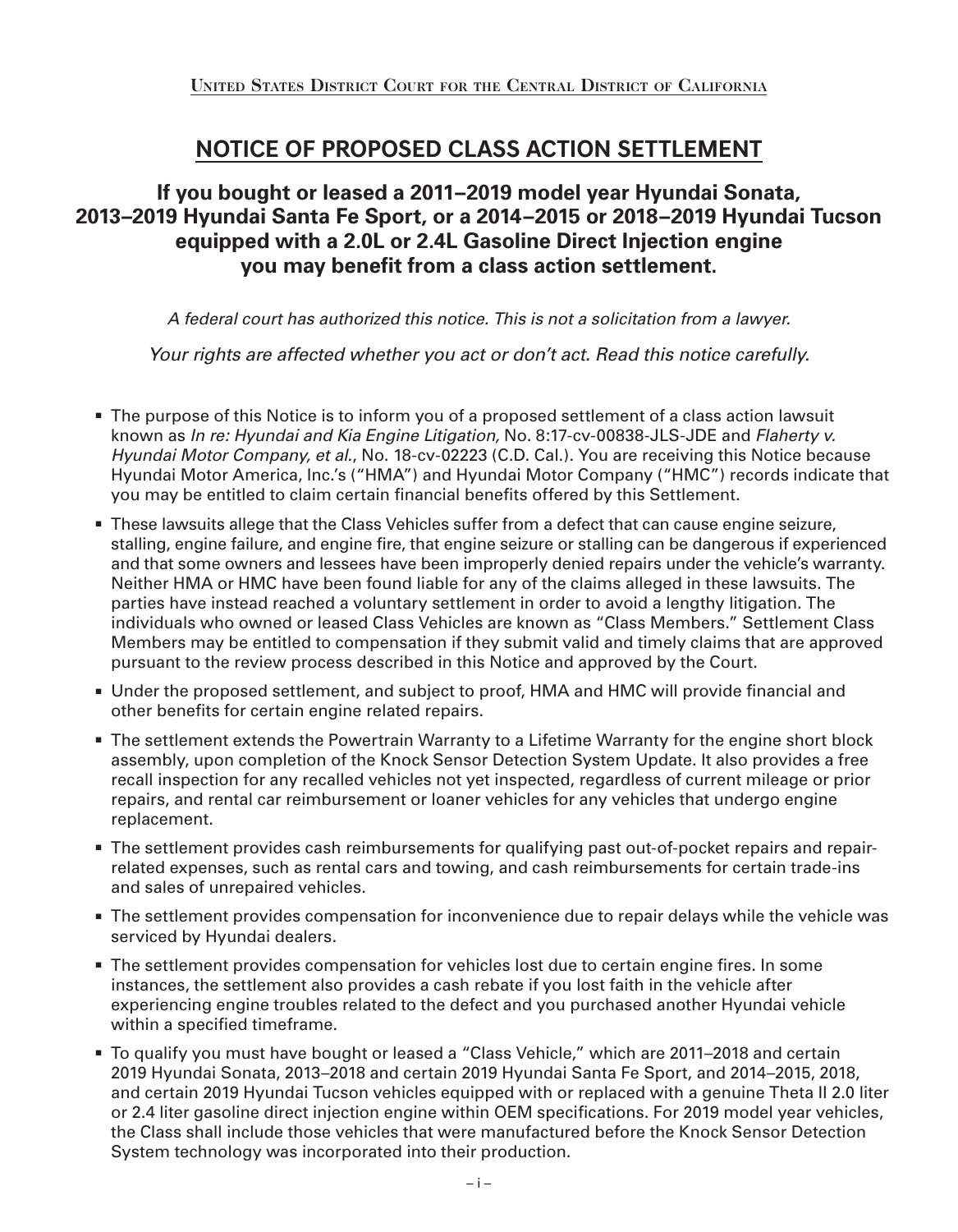| YOUR LEGAL RIGHTS AND OPTIONS IN THIS SETTLEMENT |                                                                                                                                                                                                                                                                                                                                                                         |  |  |
|--------------------------------------------------|-------------------------------------------------------------------------------------------------------------------------------------------------------------------------------------------------------------------------------------------------------------------------------------------------------------------------------------------------------------------------|--|--|
| <b>SUBMIT A CLAIM</b><br><b>FORM</b>             | The only way to get a reimbursement. It is not necessary to submit a claim<br>form to benefit from the Lifetime Warranty, as long as you have installed the<br>Knock Sensor Detection System Update. The deadline to submit a claim is<br>April 12, 2021 and any extension of that date will be posted on the settlement<br>website.                                    |  |  |
| <b>EXCLUDE YOURSELF</b>                          | Get no payment and no Lifetime Warranty, (any lifetime warranty offered<br>under a previous service campaign will remain in effect). This is the only<br>option that allows you to ever file or be part of any pending or future lawsuit<br>against Hyundai about the legal claims in this case. The deadline to submit a<br>request for exclusion is October 30, 2020. |  |  |
| <b>OBJECT</b>                                    | In order to object to the Settlement, you must remain a member of the lawsuit<br>- you cannot ask to be excluded. You may object to the Settlement by writing<br>to Class Counsel (identified on page 8) and indicating why you do not like the<br>Settlement. The deadline to object is October 30, 2020.                                                              |  |  |
| <b>GO TO A HEARING</b>                           | Ask to speak in Court about the fairness of the Settlement.                                                                                                                                                                                                                                                                                                             |  |  |
| <b>DO NOTHING</b>                                | Get no reimbursement. Receive only the Lifetime Warranty upon installation<br>of the Knock Sensor Detection System software.                                                                                                                                                                                                                                            |  |  |

- <sup>n</sup> These rights and options **and the deadlines to exercise them** are explained in this notice.
- **The Court in charge of this case still must decide whether to approve the Settlement. Payments will** be made if the Court approves the Settlement and after appeals are resolved. The Court approval process may take some time, so please be patient.
- <sup>n</sup> Please visit HyundaiThetaEngineSettlement.com for a copy of this notice in Spanish. Visite HyundaiThetaEngineSettlement.com para obtener una copia de este aviso en español.

| 3.                                                       |  |  |  |  |
|----------------------------------------------------------|--|--|--|--|
| 4.                                                       |  |  |  |  |
|                                                          |  |  |  |  |
|                                                          |  |  |  |  |
| 6.                                                       |  |  |  |  |
|                                                          |  |  |  |  |
|                                                          |  |  |  |  |
|                                                          |  |  |  |  |
|                                                          |  |  |  |  |
| HOW YOU GET A REIMBURSEMENT — SUBMITTING A CLAIM FORM  5 |  |  |  |  |
| 10 <sub>1</sub>                                          |  |  |  |  |
|                                                          |  |  |  |  |
| 12.                                                      |  |  |  |  |
|                                                          |  |  |  |  |
|                                                          |  |  |  |  |
|                                                          |  |  |  |  |
| 15.                                                      |  |  |  |  |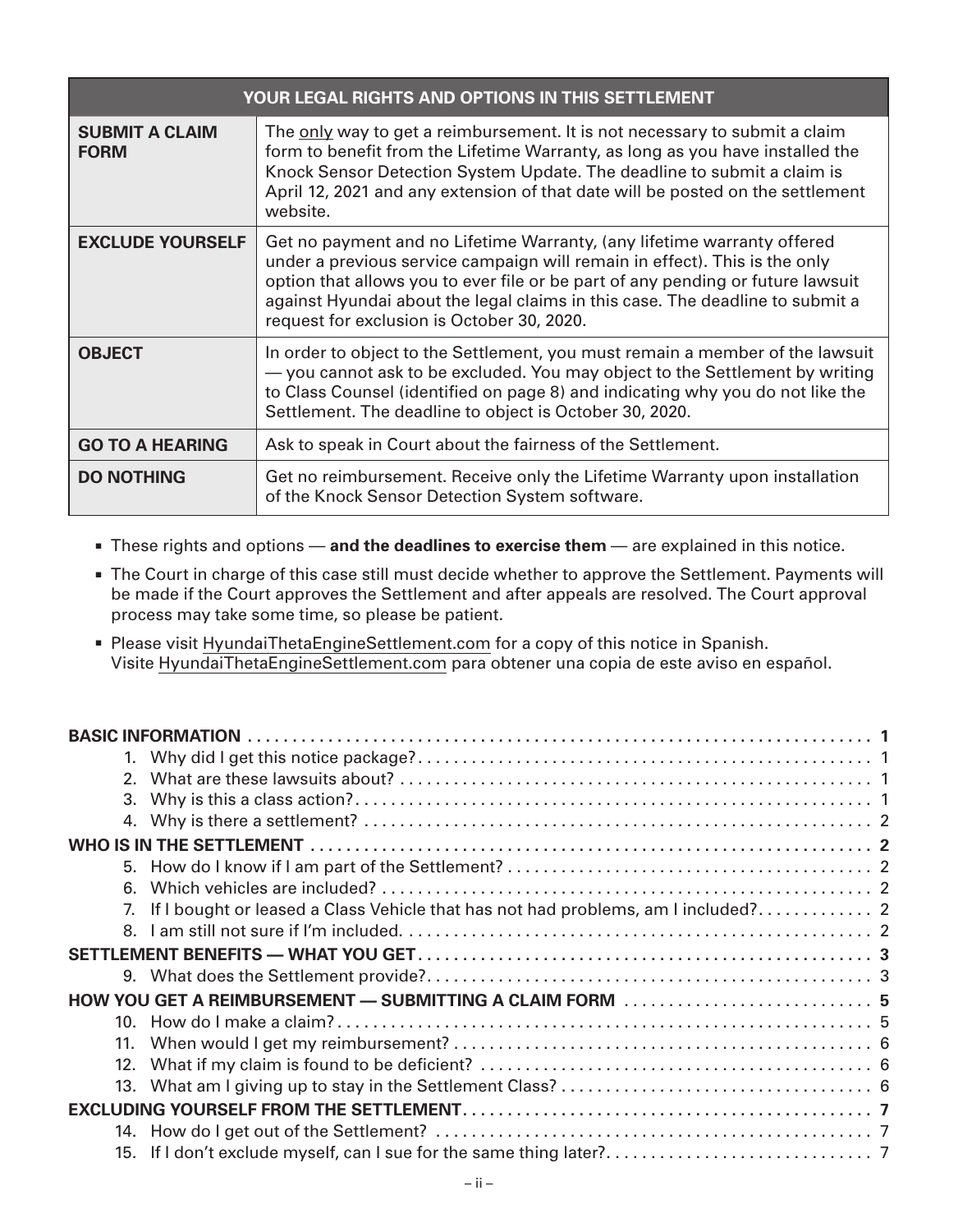|  | 18. How will the lawyers be paid and will the Settlement Class representatives |  |  |  |
|--|--------------------------------------------------------------------------------|--|--|--|
|  |                                                                                |  |  |  |
|  |                                                                                |  |  |  |
|  |                                                                                |  |  |  |
|  |                                                                                |  |  |  |
|  |                                                                                |  |  |  |
|  |                                                                                |  |  |  |
|  |                                                                                |  |  |  |
|  |                                                                                |  |  |  |
|  |                                                                                |  |  |  |
|  |                                                                                |  |  |  |
|  |                                                                                |  |  |  |
|  |                                                                                |  |  |  |
|  |                                                                                |  |  |  |

# **BASIC INFORMATION**

## **1. Why did I get this notice package?**

According to the records of HMA or HMC, you bought or leased a Class Vehicle in the United States. This may also include a Class Vehicle you purchased while abroad on active U.S. military duty.

The Court has ordered this notice be sent to you because you have a right to know about a proposed settlement of a class action lawsuit and about your options in that lawsuit before the Court decides whether to approve the Settlement. If the Court approves the Settlement and after objections and appeals are resolved, HMA or HMC, will provide payments and other benefits agreed to in the Settlement. This notice explains the lawsuit, the Settlement, your legal rights, what benefits are available, who is eligible for them, and how to get them.

## **You should read this entire notice.**

#### **2. What are these lawsuits about?**

The people who filed these lawsuits are called Plaintiffs, and the companies they sued, HMA, HMC, and others, are called Defendants. The Plaintiffs allege that the Class Vehicles suffer from a defect that can cause engine seizure, stalling, engine failure, and engine fire. The Plaintiffs also allege that engine seizure or stalling can be dangerous if experienced. The Plaintiffs also allege that some owners and lessees have been improperly denied repairs under the vehicle's warranty. HMA and HMC deny Plaintiffs' allegations.

#### **3. Why is this a class action?**

In a class action lawsuit, one or more persons, called "Class Representatives" (in this case Cara Centko, Jenn Lazar, Christopher Stanczak, Rose Creps, James Kinnick, Wallace Coats, Maryanne Brogan, Andrea Smolek, Danny Dickerson, Robert Fockler, Amy Franklin, Donald House, Dave Loomis, Joseph McCallister, Arron Miller, Ricky Montoya, Lynn North, Mark Rice, Reid Schmitt, James Smith, and Chris Stackhouse), sue on behalf of people who have similar claims. All of these people and those similarly situated are a "Settlement Class" or "Settlement Class Members." One court resolves the issues for all Class Members, except those who exclude themselves from the Settlement Class. The court in charge of the cases is the United States District Court for the Central District of California, and the cases are known as *In re: Hyundai and Kia Engine Litigation,* No. 8:17-cv-00838-JLS-JDE and *Flaherty v. Hyundai Motor Company, et al.,* No. 18-cv-02223 (C.D. Cal.). District Judge Josephine Staton is presiding over this class action.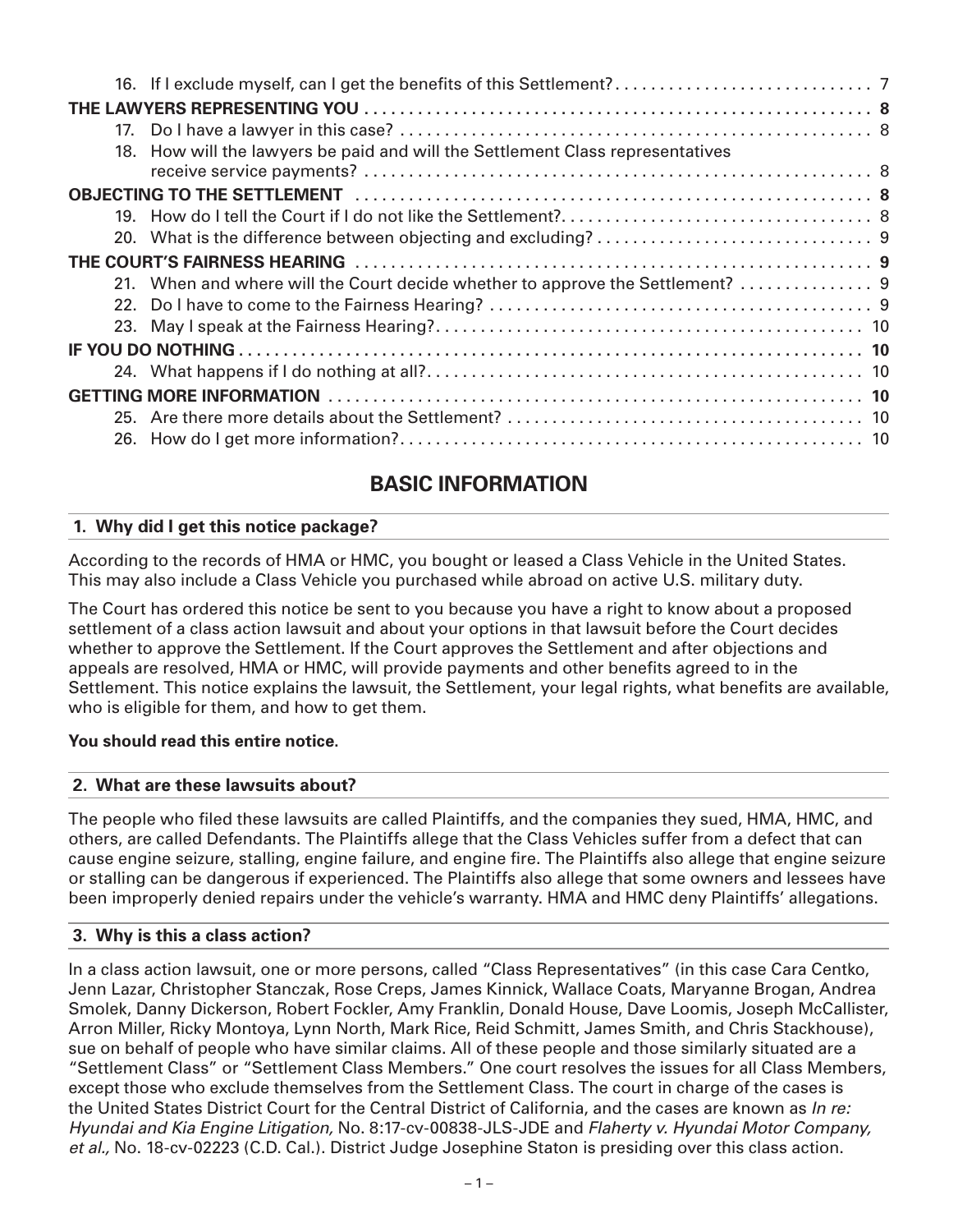#### **4. Why is there a settlement?**

The Class Representatives and Defendants agreed to a Settlement to avoid the cost and risk of further litigation, including a potential trial, and so that the Class Members can get payments and other benefits, in exchange for releasing Defendants from liability. The Settlement does not mean that Defendants broke any laws and/or did anything wrong, and the Court did not decide which side was right.

The Class Representatives and Defendants entered into a Settlement Agreement that was preliminarily approved by the Court, which authorized the issuance of this notice. The Class Representatives and the lawyers representing them (called "Class Counsel") believe that the Settlement is in the best interest of the Settlement Class Members.

This notice summarizes the essential terms of the Settlement. The Settlement Agreement along with all exhibits and addenda sets forth in greater detail the rights and obligations of all the parties and are available at HyundaiThetaEngineSettlement.com. If there is any conflict between this notice and the Settlement Agreement, the Settlement Agreement governs.

## **WHO IS IN THE SETTLEMENT?**

#### **5. How do I know if I am part of the Settlement?**

Judge Staton decided that, for the purposes of this proposed settlement, everyone who fits this description is covered by the Settlement: All owners and lessees of a Class Vehicle who purchased or leased the Class Vehicle in the United States including those that were purchased while the owner was abroad on active U.S. military duty, but excluding those purchased in the U.S. territories and/or abroad.

However, the Class excludes all claims for death, personal injury, property damage, and subrogation.

The Class also excludes HMA, HMC, KMC, and KMA; any affiliate, parent, or subsidiary of Hyundai Motor America or Kia Motors America; any entity in which HMA, HMC, KMC, or KMA has a controlling interest; any officer, director, or employee of HMA, HMC, KMC, or KMA; any successor or assign of HMA, HMC, KMC, or KMA; any judge to whom this Action is assigned, his or her spouse, and all persons within the third degree of relationship to either of them, as well as the spouses of such persons; individuals and/or entities who validly and timely opt-out of the settlement; consumers or businesses that have purchased Class Vehicles previously deemed a total loss (i.e., salvage) (subject to verification through Carfax or other means); and current or former owners of a Class Vehicle that previously released their claims against HMA, HMC, KMC, or KMA with respect to the same issues raised in this class action.

#### **6. Which vehicles are included?**

The "Class Vehicles," for the purposes of the description in section 5 above, are 2011–2019 model year Hyundai Sonata, 2013–2019 model year Hyundai Santa Fe Sport, and 2014–2015 and 2018–2019 model year Hyundai Tucson equipped with 2.0 liter and 2.4 liter genuine Theta II gasoline direct injection engines within OEM specifications.

#### **7. If I bought or leased a Class Vehicle that has not had problems, am I included?**

Yes. You did NOT have to experience stalling, engine seizure, engine failure, or a vehicle fire to be included in this Settlement. If you still own or lease a Class Vehicle, you will be eligible to take advantage of the Settlement's extension of the Powertrain Warranty to a Lifetime Warranty, as well as certain other benefits of the Settlement.

#### **8. I am still not sure if I'm included.**

If you are still not sure whether you are included, you can ask for free help. You can visit the website at HyundaiThetaEngineSettlement.com. You can also call 1-866-944-7620 and ask whether your vehicle is included in the Settlement. Whether you visit the website or call the toll-free number, you will need to have your Vehicle Identification Number ("VIN") ready. The VIN is located on a small placard on the top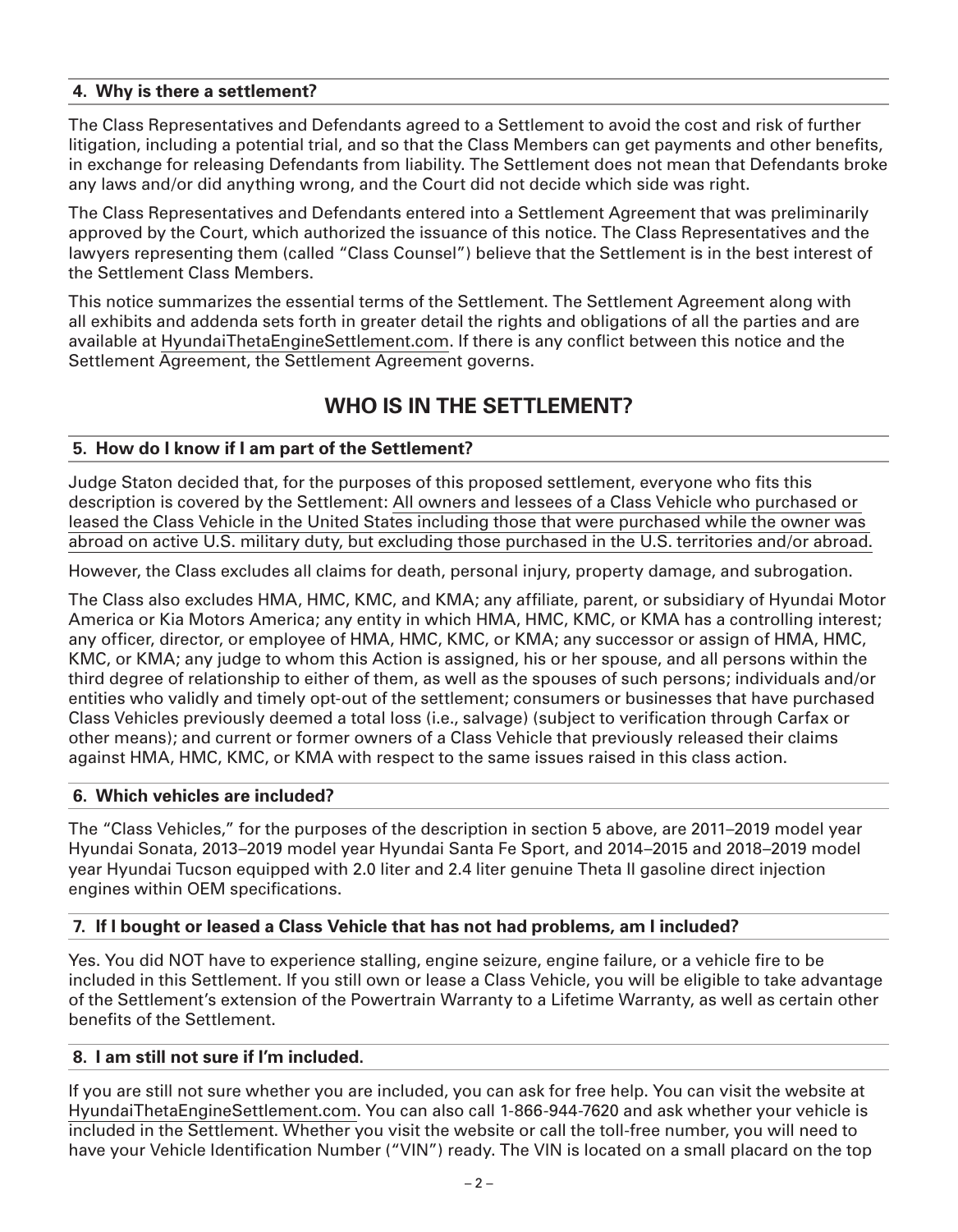of the dashboard and is visible through the driver's side corner of the windshield. It also appears on your vehicle registration card and probably appears on your vehicle insurance card. Your VIN should have 17 characters, a combination of both letters and numbers.

## **SETTLEMENT BENEFITS — WHAT YOU GET**

#### **9. What does the Settlement provide?**

The Settlement provides the following benefits:

#### 1. Warranty Extension

HMA is extending the Powertrain Warranty to a Lifetime Warranty for Hyundai Class Vehicles. The extension of the warranty will cover the short block assembly, consisting of the engine block, crankshaft and bearings, connecting rods and bearings, and pistons, in those Class Vehicles owned by individual consumers that have completed the knock sensor program software update. With the exception of cases of exceptional neglect (defined below) and subject to the existing terms, limitations, and condition of the Class Vehicles' original Powertrain Warranty, the Limited Warranty shall otherwise endure for bearing wear or damage irrespective of the Class Vehicle's mileage, duration of ownership, or prior warranty engine repairs and/or warranty replacements.

The extension of the warranty covers all costs of inspections and repairs including, parts, labor, and diagnosis, for the engine short block assembly. Class members are suggested to retain all vehicle maintenance records after the Notice Date, and if Hyundai believes there to be Exceptional Neglect, such Class members may be required to provide records for vehicle maintenance performed after the Notice Date to receive Lifetime Warranty repairs.

The warranty extension may be denied for "Exceptional Neglect" of the vehicle, which means (a) when the vehicle clearly evidences a lack of maintenance or care for a significant period of time of not less than one (1) year, such that the vehicle appears dilapidated, abandoned, and/or beyond repair unless such lack of maintenance was due to a Loss Event, as defined in the settlement agreement; or (b) where a class member has failed to have the KSDS ("Knock Sensor Detection Software") installed in the vehicle pursuant to the KSDS Product Improvement Campaign by a Hyundai dealer.

Hyundai will provide a free recall inspection for up to 90 days after the Final Approval Order for any vehicle where recall inspections were not completed, regardless of current mileage or prior repairs.

Hyundai dealerships will provide a free loaner vehicle of comparable value if requested, until repairs are completed. If no loaner vehicle is available, Hyundai will provide full reimbursement of reasonable rental car expenses up to \$40 per day. (See below for how to make a claim for rental car reimbursements.)

Any repairs to Hyundai Class Vehicles performed pursuant to the Lifetime Warranty will preclude class members from opting out of the class.

You do NOT need to submit a Claim Form to receive this extension of the Powertrain Warranty for the engine short block assembly under this Settlement.

#### 2. Reimbursement for Past Repairs

Money you spent on certain Class Vehicle repairs will be reimbursed in full, and in certain instances, you may receive an additional \$140 goodwill payment and/or inconvenience payment based on the following requirements:

#### **(a) DATE OF REPAIRS**

• Any Qualifying Repairs completed prior to 90 days following the Final Approval Order.

#### **(b) TYPES OF "QUALIFYING REPAIRS"**

- Any repair to the engine short block assembly, which includes the engine block, crankshaft and bearings, connecting rods and bearings, and pistons.
- Repairs to any other components (such as the long block assembly, battery, or starter) if paperwork shows the work was an attempt to address (i) engine seizure, (ii) engine stalling,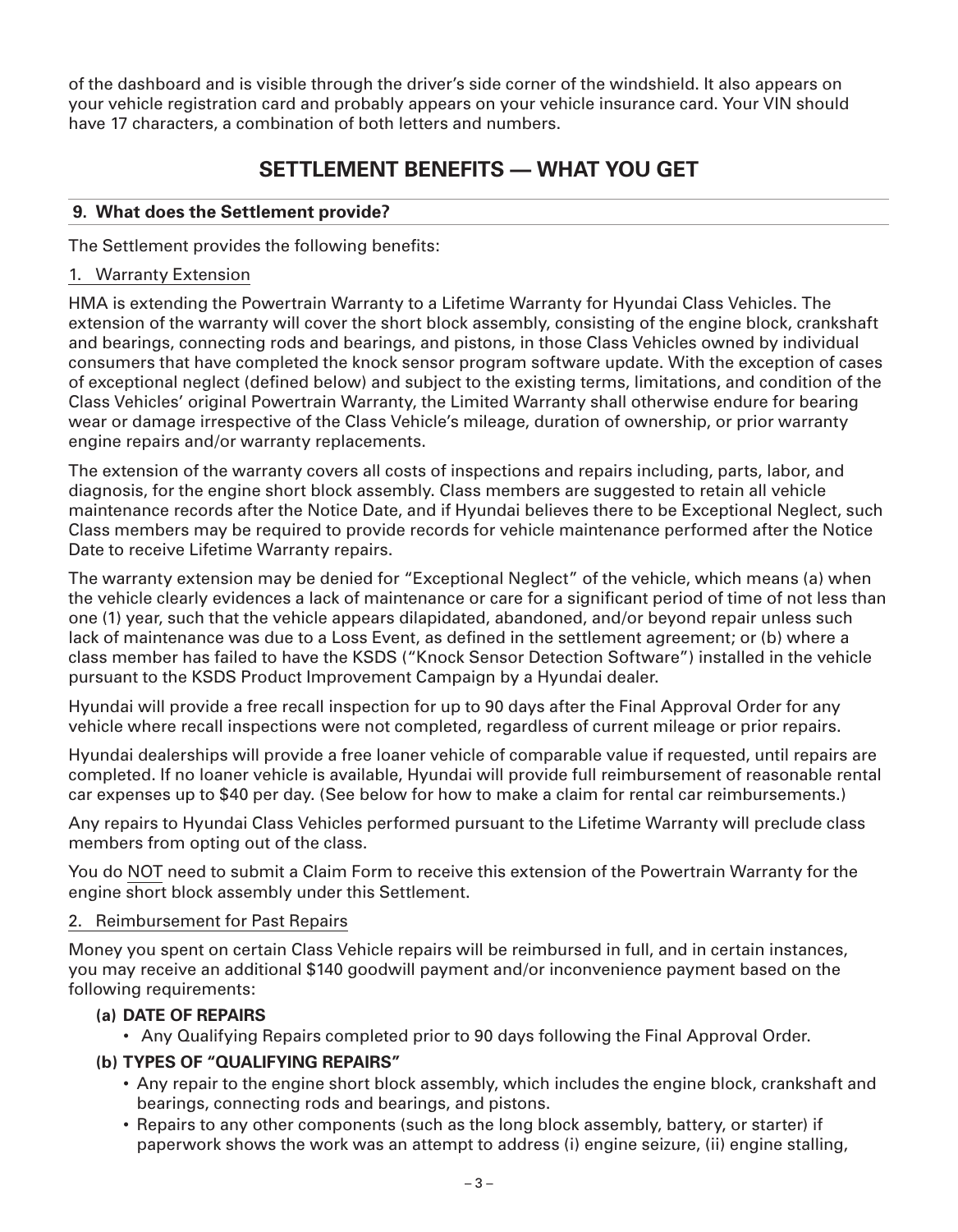(iii) engine noise, or (iv) illumination of the oil lamp. (Repair costs will not be reimbursed if the paperwork reflects that the repairs were plainly unrelated to the short block assembly).

- Any replacement of an oil filter based on Hyundai TSB No. 12-EM-006 necessitated by an engine short block assembly issue.
- It does not include repairs caused by a collision involving a Class Vehicle, unless the collision was directly caused by a Class Vehicle failure otherwise subject to a Qualifying Repair, such as an engine fire.

## **(c) GOODWILL PAYMENT FOR PREVIOUSLY DENIED WARRANTY REPAIRS**

 • If before receiving notice of this Settlement you presented a Qualifying Repair to a Hyundai dealership and were denied an in-warranty repair and subsequently obtained the Repair elsewhere, you are eligible to receive an additional \$140 goodwill payment.

## **(d) COMPENSATION FOR INCONVENIENCE DUE TO REPAIR DELAYS**

- If you experienced prolonged delays (exceeding 60) days obtaining any Qualifying Repair from an authorized Hyundai dealership you are eligible to receive a goodwill payment based on the length of the delay.
- This compensation is also available to Settlement Class Members who were also members of the prior settlement class of 2011–2014 Hyundai Sonatas (i.e., the *Mendoza v. Hyundai Motor Co.,*  No. 15-cv-01685-BLF (C.D. Cal.), class population) for the inconvenience of delayed repairs under the terms of this section in connection with Qualifying Repairs that arose after the claims period expired under the terms of that settlement.
- If you had delays between 61 and 90 days you will be entitled to \$50, and an additional \$25 for each additional 30-day period of delay. (E.g., a Class Member may receive \$50 for delays lasting 61–90 days, \$75 for delays lasting 91–120 days, etc.).
- A class member may elect to receive this compensation in the form of a dealer service card valued at 150% of the amount that would otherwise be paid.

## **(e) MAKE A TIMELY CLAIM**

• See section 10 for how to make your claim using the Claim Form.

\* \* \* Class members are eligible for a reimbursement even if warranty coverage was denied on grounds of improper service or maintenance (excepting limited Exceptional Neglect circumstances), and even if the repairs were performed at an independent mechanic. Exceptional Neglect means (a) when the vehicle clearly evidences a lack of maintenance or care for a significant period of time of not less than one (1) year, such that the vehicle appears dilapidated, abandoned, and/or beyond repair unless such lack of maintenance was due to a Loss Event, as defined in the settlement agreement; or (b) where a class member has failed to have the KSDS ("Knock Sensor Detection Software") installed in the vehicle pursuant to the KSDS Product Improvement Campaign by a Hyundai dealer within 60 days from Notice Date, or within 60 days of mailing of KSDS campaign notice, whichever is later.

## 3. Reimbursement for Rental Cars, Towing, etc.

Money you spent on rental cars, towing services, and similar services will also be reimbursed in full, based on the following requirements:

- The expense was reasonably related to obtaining one of the Qualifying Repairs listed above, and
- You make a timely claim using the Claim Form. (See section 10 for how to do so.)

## 4. Compensation If You Sold or Traded-In a Class Vehicle

If your Class Vehicle (i) experienced an engine seizure, engine stall, engine noise, engine compartment fire, or illumination of the oil lamp diagnosed as requiring repair of the engine block, AND (ii) you sold or traded-in the Class Vehicle without first procuring the recommended repair, you may receive compensation for any effect on fair market value of the Class Vehicle that resulted. You may also receive an additional goodwill payment of \$140.

The amount of compensation will be based on the sale or trade-in transaction as a whole (among other considerations). The vehicle's maintenance history or lack thereof before the repair diagnosis will not be a basis for denying or limiting compensation under this section (excepting limited Exceptional Neglect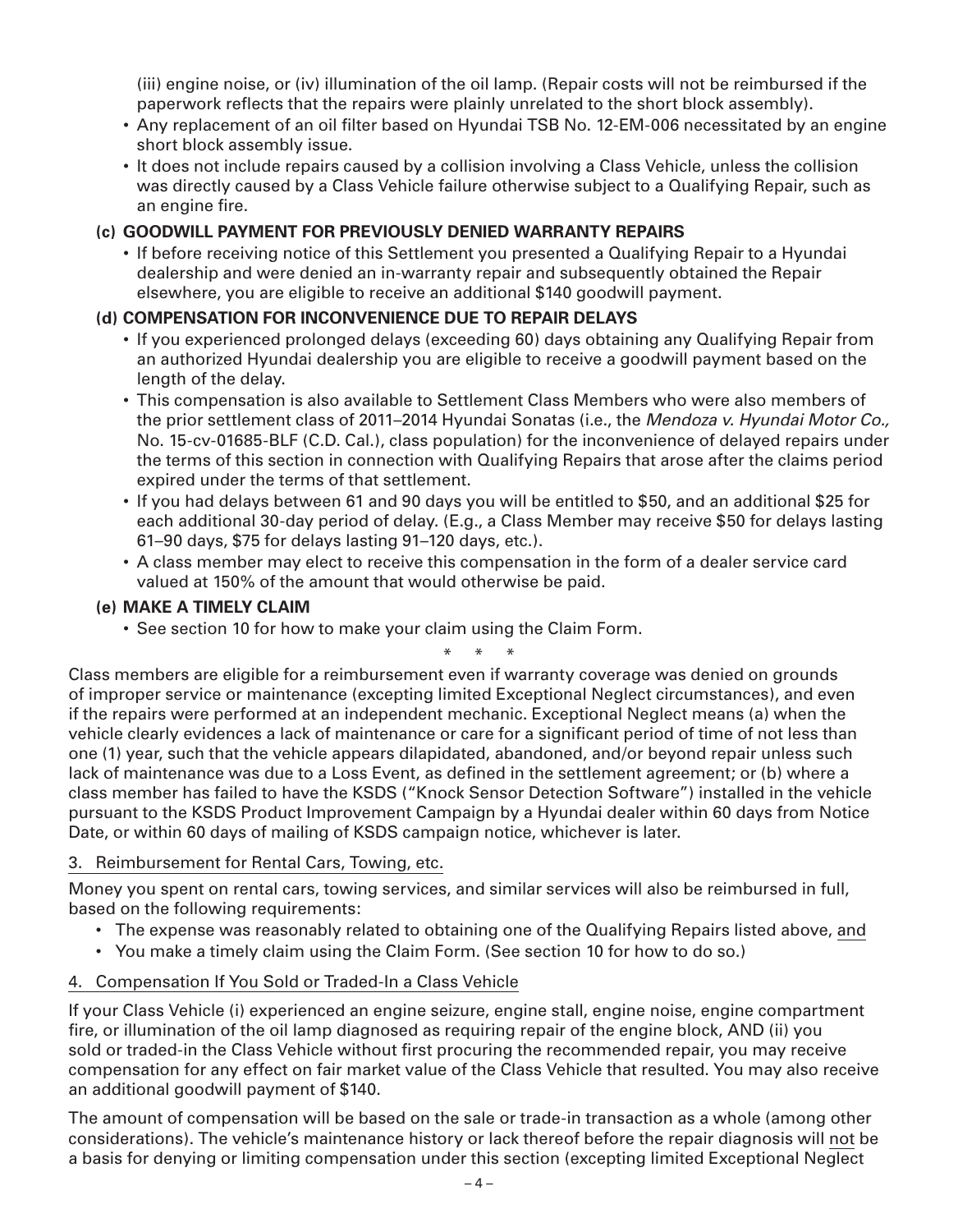circumstances). Exceptional Neglect means (a) when the vehicle clearly evidences a lack of maintenance or care for a significant period of time of not less than one (1) year, such that the vehicle appears dilapidated, abandoned, and/or beyond repair unless such lack of maintenance was due to a Loss Event, as defined in the settlement agreement; or (b) where a class member has failed to have the KSDS ("Knock Sensor Detection Software") installed in the vehicle pursuant to the KSDS Product Improvement Campaign by a Hyundai dealer within 60 days from Notice Date, or within 60 days of mailing of KSDS campaign notice, whichever is later.

To be considered for compensation, submit a claim using the Claim Form. Instructions are provided in section 10 below. After you submit your claim, you will be contacted by HMA and advised of the process for evaluation of your transaction and proposed compensation. If you are unhappy with the proposal, you can elect arbitration through the Better Business Bureau ("BBB").

### 5. Compensation for Vehicle Involved in Engine Fire

If your Class Vehicle suffered an engine fire that would have otherwise been addressed by a Qualifying Repair that caused you to lose the vehicle because either the cost of the repair was too great or you had to dispose your vehicle at a loss, you may receive compensation for the value of the vehicle, and an additional \$140 goodwill payment.

The amount of compensation will be based on the maximum Black Book value of the vehicle, provided that you submit a claim demonstrating the fire originated from the engine compartment and was unrelated to any sort of collision.

The vehicle's maintenance history or lack thereof before the repair diagnosis will not be a basis for denying or limiting compensation under this section (excepting limited Exceptional Neglect circumstances). Exceptional Neglect means (a) when the vehicle clearly evidences a lack of maintenance or care for a significant period of time of not less than one (1) year, such that the vehicle appears dilapidated, abandoned, and/or beyond repair unless such lack of maintenance was due to a Loss Event, as defined in the settlement agreement; or (b) where a class member has failed to have the KSDS ("Knock Sensor Detection Software") installed in the vehicle pursuant to the KSDS Product Improvement Campaign by a Hyundai dealer within 60 days from Notice Date, or within 60 days of mailing of KSDS campaign notice, whichever is later.

To be considered for compensation, submit a claim using the Claim Form. Instructions are provided in section 10 below. After you submit your claim, you will be contacted by HMA and advised of the process for evaluation of your transaction and proposed compensation. If you are unhappy with the proposal, you can elect arbitration through the Better Business Bureau ("BBB").

#### 6. Rebate Program

If you have lost faith in your Class Vehicle as a result of an engine failure or engine compartment fire and you purchase a replacement Hyundai vehicle, you may be entitled to a rebate. You must complete the claim form to be entitled to any rebate, but may qualify for the following amounts: for model year 2011–2012 Class Vehicles \$2,000; for model year 2013 and 2014 Class Vehicles \$1,500; for model year 2015 and 2016 Class Vehicles: \$1,000; and for model year 2017, 2018, and 2019 Class Vehicles \$500.

#### 7. Informational Pamphlet

The Settlement provides that HMA will distribute an informational pamphlet to Class Members that provides further recommended guidance on the maintenance of the engines in the Class Vehicles and that reminds Class Members of the available inspections and repairs.

# **HOW YOU GET A REIMBURSEMENT — SUBMITTING A CLAIM FORM**

## **10. How do I make a claim?**

- Fill out the Claim Form (paper or online), and
- Include the documentation specified on the Claim Form, and
- Submit online, by mail, or email the Claim Form to the address listed on the Claim Form, and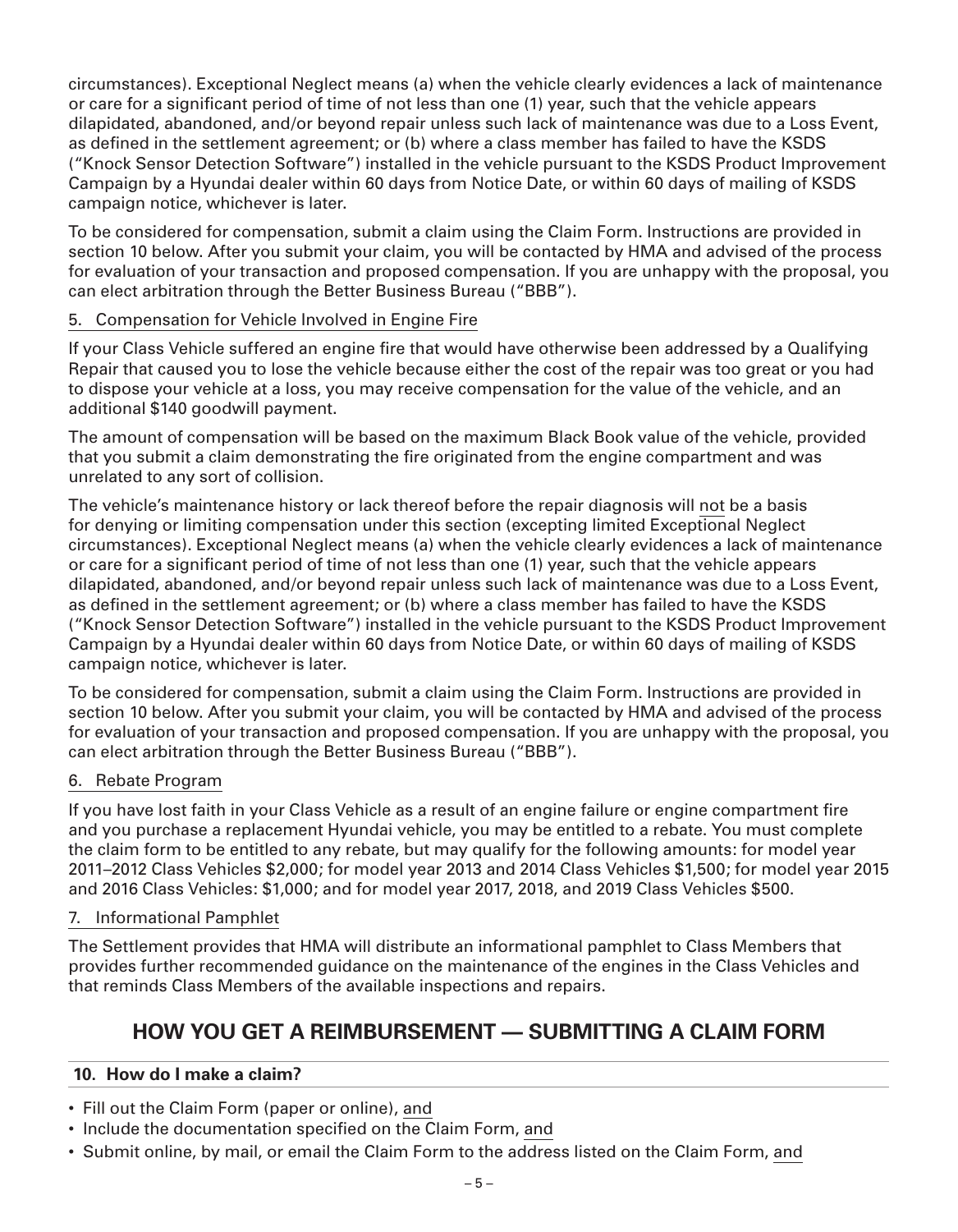• Do so by April 12, 2021 (any extension of that date will be posted on the settlement website) unless your claim is for rental car or towing costs incurred in the future, in which case you have 90 days from the date those costs were incurred.

Please keep a copy of your completed Claim Form and all documentation you submit for your own records.

If you fail to submit a Claim Form and supporting documents by the required deadline, you will not get paid. Sending in a Claim Form late will be the same as doing nothing.

#### **11. When would I get my reimbursement?**

In general, valid claims will be paid as they are approved after the Effective Date. The Effective Date for the Settlement will be the date of the Court's Order giving final approval to the Settlement if there are no objections or appeals. If there are objections or appeals, the date will be later. When the date becomes known it will be posted at HyundaiThetaEngineSettlement.com.

The Hon. Josephine Staton, U.S. District Court Judge, will hold a Fairness Hearing on November 13, 2020 at the U.S. District Court for the Central District of California, Los Angeles Courthouse, 411 W. Fourth St., Santa Ana, CA 92701, to decide whether to approve the Settlement. (The hearing may be rescheduled without further notice. To obtain updated scheduling information, see HyundaiThetaEngineSettlement.com.) If the Court approves the Settlement, there may be appeals afterwards. It is always uncertain whether these appeals can be resolved, and resolving them can take time, perhaps more than a year. Please be patient.

You may continue to check on the progress of the Settlement by visiting the website HyundaiThetaEngine Settlement.com or calling 1-866-944-7620. **Payments under the Settlement will begin once the Settlement has been finally approved by the Court and any appeals from that decision are completed.**

#### **12. What if my claim is found to be deficient?**

If a claim is found to be deficient and is rejected during the review process by the Settlement Administrator, the Settlement Class Member will be notified of the deficiency. The Settlement Class Member will then have an opportunity to remedy the deficiency within 35 days of the notice.

#### **13. What am I giving up to stay in the Settlement Class?**

Unless you exclude yourself in writing as described in the answer to Question 13, you will be treated as part of the Settlement Class, and that means that **you can't sue, continue to sue, or be part of any other lawsuit** against HMA, HMC, or other related entities or individuals (listed in the Settlement Agreement, which you can view at HyundaiThetaEngineSettlement.com) about the legal issues in *this* case if the Settlement is approved, including but not limited to claims of false advertising, deceptive practices, fraud, breach of implied or express warranties, lemon laws, unjust enrichment, strict product liability, and negligence. You will not be able to sue even on existing claims that you may already hold against HMC, HMA, or other related entities or individuals listed in the Settlement Agreement. It also means that all of the Court's orders will apply to you and legally bind you.

However, nothing in this Settlement will prohibit you from pursuing claims for: (i) death; (ii) personal injury; (iii) damage to property other than to a Class Vehicle; (iv) subrogation or (v) any and all claims that relate to something other than a Class Vehicle and the alleged defect here.

If you have any questions about the scope of the legal claims you give up by staying the Settlement Class, you may view Section VI of the Settlement Agreement (available at HyundaiThetaEngineSettlement.com) or you can contact the lawyers representing the Settlement Class for free or speak with your own lawyer at your own expense:

Matthew D. Schelkopf 1109 Lancaster Avenue Berwyn, PA 19312 mds@sstriallawyers.com www.sauderschelkopf.com Bonner Walsh Walsh PLLC 1561 Long Haul Road Grangeville, ID 83530 bonner@walshpllc.com Steve Berman Hagens Berman Sobol Shapiro LLP 1301 Second Avenue, Suite 2000 Seattle, WA 98101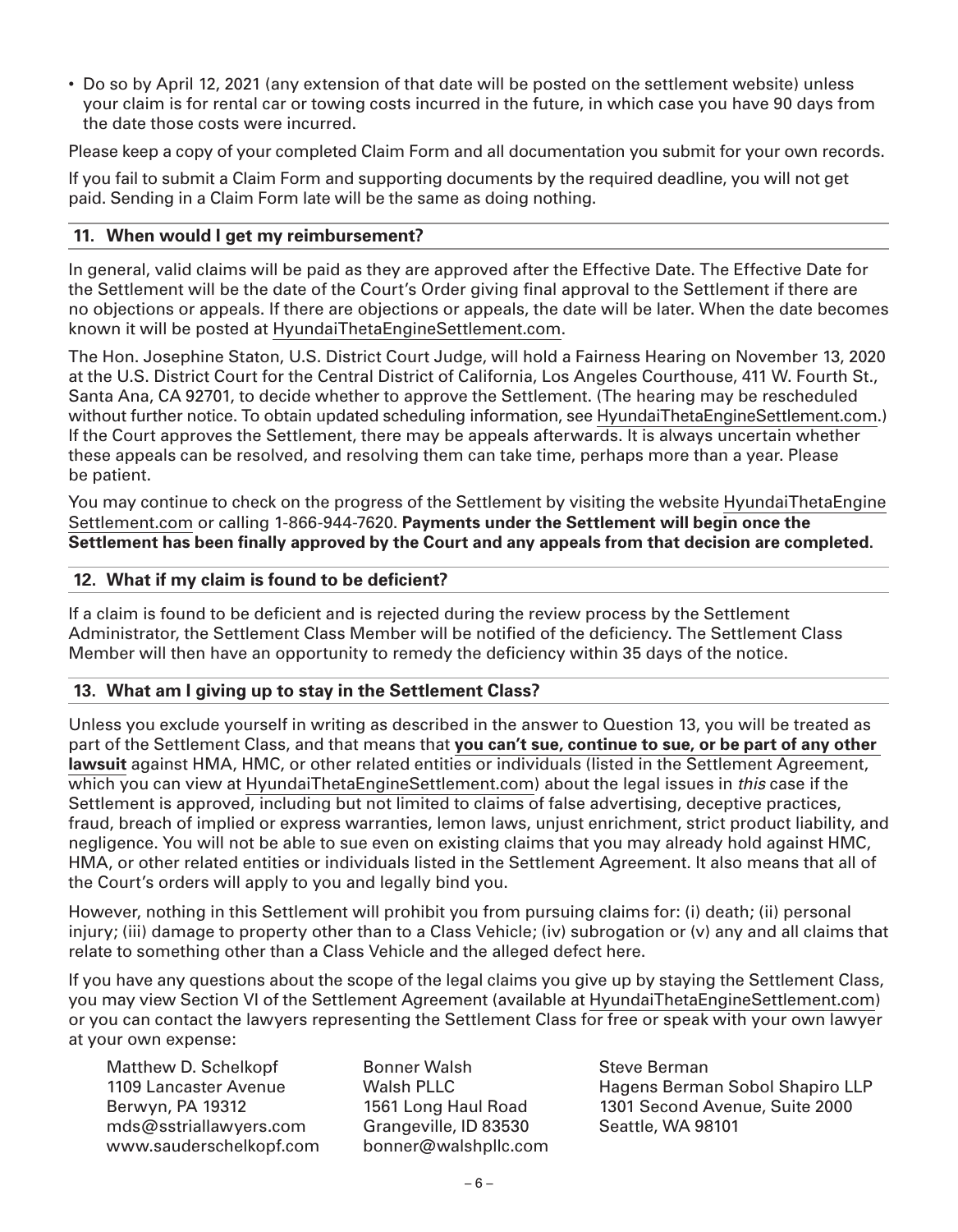# **EXCLUDING YOURSELF FROM THE SETTLEMENT**

If you do not want the benefits or reimbursements provided in this settlement, and you want to keep the right to sue or continue to sue HMA, HMC, or other related entities or individuals, on your own, about the legal issues in this case, including for any existing claims you may currently have, then you must take steps to get out of the Settlement Class. This is called excluding yourself — or is sometimes referred to as opting out of the Settlement Class.

## **14. How do I get out of the Settlement?**

To exclude yourself from the Settlement, you must send a letter by U.S. mail (or an express mail carrier) saying that you want to "opt-out of" or "be excluded from" the Class Settlement in *In re: Hyundai and Kia Engine Litigation,* No. 8:17-cv-00838-JLS-JDE and *Flaherty v. Hyundai Motor Company, et al.,* No. 18-cv-02223 (C.D. Cal.). Be sure to include (i) your full name and current address, (ii) the model year, approximate date(s) of purchase or lease, and Vehicle Identification Number ("VIN") of your vehicle (which is located on a placard on the top of the dashboard visible through the driver's side corner of the windshield), and (iii) clearly state your desire to be excluded from the settlement and from the Class. You must mail your exclusion request postmarked no later than October 30, 2020 to:

## **Defense Counsel**

Shon Morgan Quinn Emanuel Urquhart & Sullivan, LLP 865 S. Figueroa Street, 10th Floor Los Angeles, CA 90017

You can't exclude yourself on the phone, on any website, or by e-mail. Please keep a copy of any exclusion (or opting out) letter for your records.

If you ask to be excluded, you cannot receive any benefits under this Settlement, and you cannot object to the Settlement. If you choose to be excluded or opt out, you will be excluded for all claims you have that are included in the Settlement. You will not be legally bound by anything that happens in this lawsuit. Depending on the laws in your state, you may be able to sue (or continue to sue) HMA, HMC, or other related entities or individuals in the future about the legal issues in this case.

With respect to Hyundai Class Vehicles only, any repairs performed pursuant to the Settlement's extension of the Powertrain Warranty on your Hyundai Class Vehicle shall preclude you from excluding yourself from the Class or opting out.

## **15. If I don't exclude myself, can I sue for the same thing later?**

No. Unless you exclude yourself (opting out), you give up the right to sue HMA, HMC, and other related entities or individuals for the claims that this Settlement resolves.

If you have a pending lawsuit against HMA, HMC, or related entities, speak to your lawyer in that lawsuit immediately. You must exclude yourself from *this* Settlement Class to continue your own lawsuit if it concerns the same legal issues related to the Class Vehicles and the alleged defect in this case, even if it involves other causes of action, including but not limited to, false advertising, deceptive practices, fraud, breach of implied or express warranties, lemon laws, unjust enrichment, strict product liability, and negligence. Remember, the exclusion deadline is October 30, 2020.

If you are a Settlement Class Member and you do nothing, you will remain a Settlement Class Member and all of the Court's orders will apply to you, you will be eligible for the Settlement benefits described above as long as you satisfy the conditions for receiving each benefit, and you will not be able to sue Defendants over the issues in this lawsuit.

## **16. If I exclude myself, can I get the benefits of this Settlement?**

No. If you exclude yourself, do not send in a Claim Form to ask for any reimbursement and, with respect to Hyundai vehicles only, do not seek repairs under the Settlement's extension of the Powertrain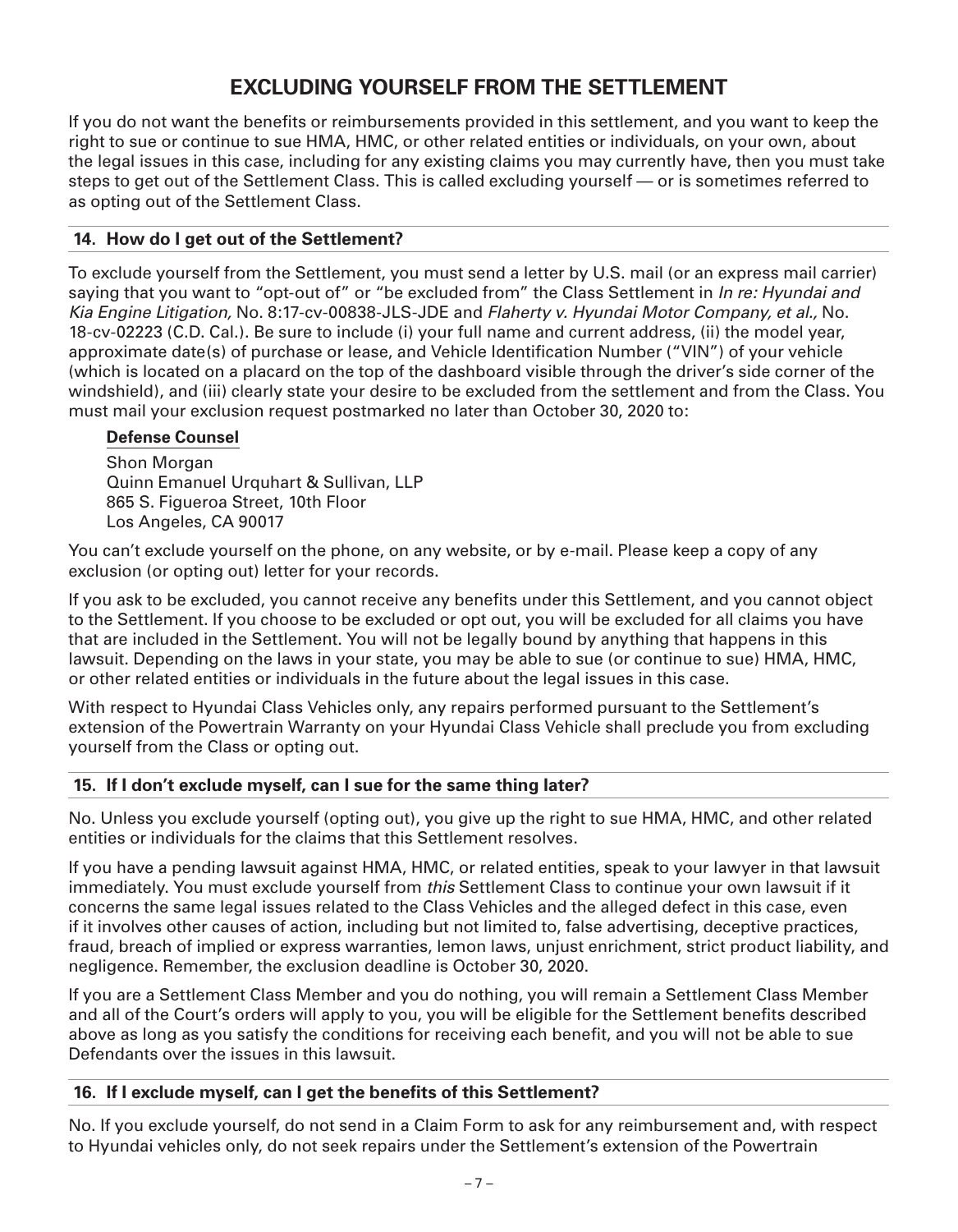Warranty. But, you may sue, continue to sue, or be part of a different lawsuit against HMA, HMC, and other related entities or individuals for the claims that this Settlement resolves.

## **THE LAWYERS REPRESENTING YOU**

#### **17. Do I have a lawyer in this case?**

The Court has appointed Matthew D. Schelkopf of Sauder Schelkopf, Adam Gonnelli of The Sultzer Law Group, Steve Berman of Hagens Berman Sobol Shapiro LLP, and Bonner Walsh of Walsh PLLC to represent you and other Settlement Class Members. Together these lawyers are called Class Counsel. You will not be charged for these lawyers. If you want to be represented by your own lawyer, you may hire one at your own cost.

#### **18. How will the lawyers be paid and will the Settlement Class representatives receive service payments?**

At a later date, Class Counsel will ask the Court for attorneys' fees, expenses, and service payments to each of the named Settlement Class representatives, Cara Centko, Jenn Lazar, Christopher Stanczak, Rose Creps, James Kinnick, Wallace Coats, Maryanne Brogan, Andrea Smolek, Danny Dickerson, Robert Fockler, Amy Franklin, Donald House, Dave Loomis, Joseph McCallister, Arron Miller, Ricky Montoya, Lynn North, Mark Rice, Reid Schmitt, James Smith, and Chris Stackhouse. It will be up to the Court to decide whether Defendants will be ordered to pay any of those fees, expenses, and service payments. The Court may award less than the amounts requested by Class Counsel. Defendants will separately pay the fees and expenses and service payments that the Court awards. These amounts will not come out of the funds for payments to Settlement Class Members. Class Counsel will not seek more than \$12,000,000.00 in fees and expenses or a service award exceeding \$3,500 per named Settlement Class representative. Class Counsel will file their motion for attorneys' fees and expenses by September 30, 2020. You may continue to check on the progress of Class Counsel's request for attorneys' fees, expense and service awards by visiting the website HyundaiThetaEngineSettlement.com.

Defendants will also separately pay the costs to administer the settlement. The payment of settlement administration costs will not come out of the funds for payments to Settlement Class Members.

## **OBJECTING TO THE SETTLEMENT**

You can tell the Court that you don't agree with the Settlement or some part of it.

#### **19. How do I tell the Court if I do not like the Settlement?**

If you are a member of the Settlement Class, you can object to the Settlement if you don't like any part of it. You can give reasons why you think the Court should not approve it. The Court will consider your views.

To object, you must mail a letter to Class Counsel saying that you object to the addresses below:

| <b>Bonner Walsh</b>   | Matthew D. Schelkopf    |
|-----------------------|-------------------------|
| Walsh PLLC            | <b>Sauder Schelkopf</b> |
| 1561 Long Haul Road   | 1109 Lancaster Avenue   |
| Grangeville, ID 83530 | Berwyn, PA 19312        |

Steve Berman Hagens Berman Sobol Shapiro LLP 1301 Second Avenue, Suite 2000 Seattle, WA 98101

Your objection letter must include:

- 1) The name and title of the lawsuit, *In re: Hyundai and Kia Engine Litigation,* No. 8:17-cv-00838-JLS-JDE and *Flaherty v. Hyundai Motor Company, et al.,* No. 18-cv-02223 (C.D. Cal.);
- 2) A detailed written statement of each objection being made, including the specific reasons for each objection, and any evidence or legal authority to support each objection;
- 3) Your full name, address, and telephone number;
- 4) The model year and VIN of your Class Vehicle;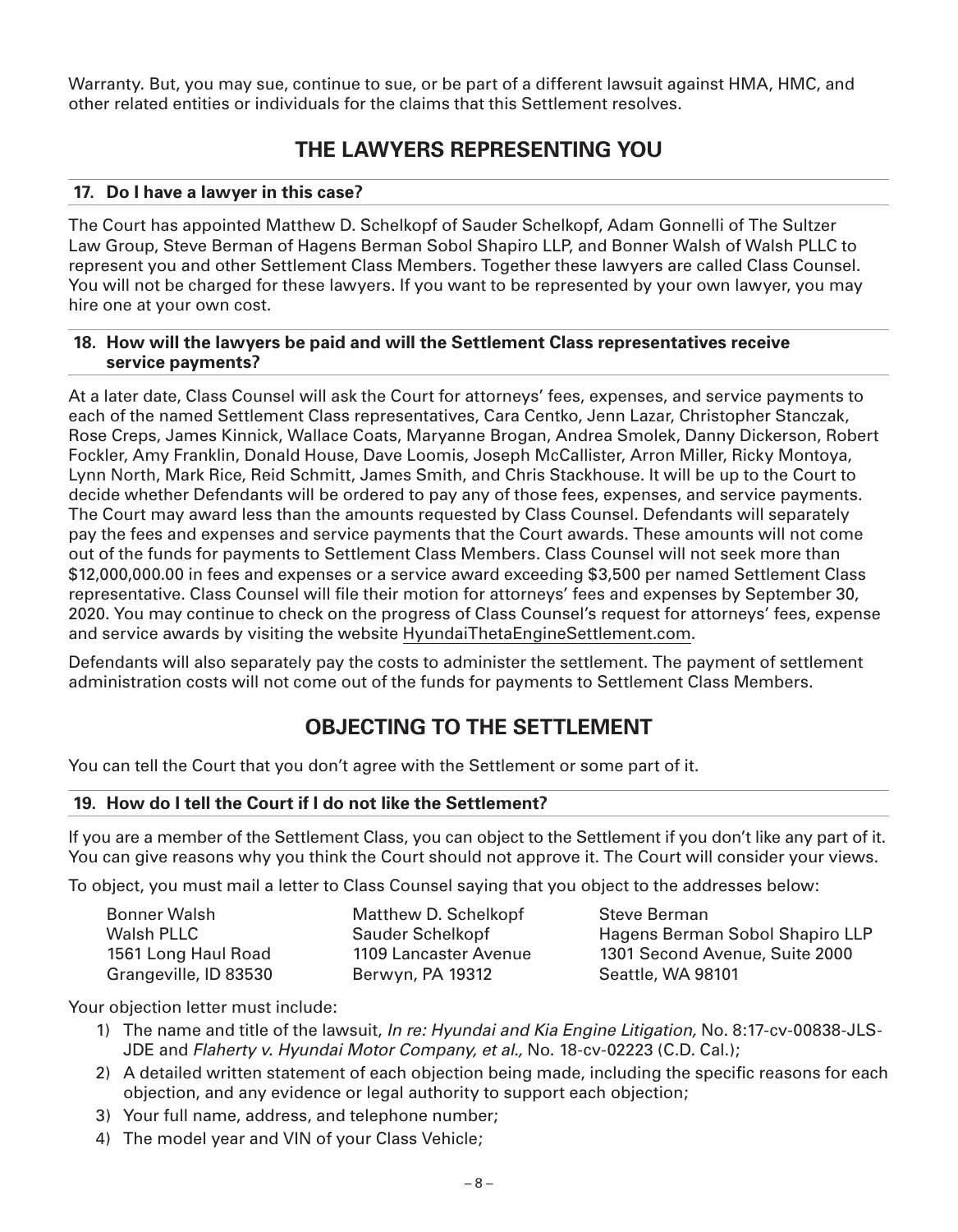- 5) A statement whether you or your lawyer will ask to appear at the Fairness Hearing to talk about your objections, and if so, how long you will need to present your objections;
- 6) Any supporting papers, materials, exhibits, or briefs that you want the Court to consider when reviewing the objection;
- 7) The identity of all counsel who represent you, including any former or current counsel who may be entitled to compensation for any reason related to your objection;
- 8) The number of times in which you, your counsel (if any), or your counsel's law firm (if any) have objected to a class action settlement within the five years preceding the date that the objector files the objection and the caption of each case in which such objection was made;
- 9) A statement disclosing any consideration that you, your counsel (if any), or your counsel's law firm (if any) has received in connection with the resolution or dismissal of an objection to a class action settlement within the five years preceding the date that the objector files the objection; and
- 10) Your signature and that of your attorney, if you have one.

Submitting an objection allows Class Counsel or counsel for Defendants to notice your deposition and to seek any documentary evidence or other tangible things that are relevant to your objection. Failure to make yourself available for such a deposition or comply with expedited discovery requests may result in the Court striking your objection or denying you the opportunity to be heard. The Court may require you or your counsel to pay the costs of any such discovery should the Court determine the objection is frivolous or made for improper purpose.

Objections must be sent by first class mail to each of the above addresses and postmarked no later than October 30, 2020. Objections submitted after this date will not be considered.

If you do not state your intention to appear in accordance with the applicable deadlines and specifications, or you do not submit an objection in accordance with the applicable deadlines and specifications, you will waive all objections and can be barred from speaking at the final approval hearing.

#### **20. What is the difference between objecting and excluding?**

Objecting is simply telling the Court that you don't like something about the Settlement. You can object only if you stay in the Settlement Class. Excluding yourself is telling the Court that you do not want to be part of the Settlement Class and the Settlement. If you exclude yourself, you have no basis to object because the case no longer affects you.

## **THE COURT'S FAIRNESS HEARING**

The Court will hold a hearing to decide whether to approve the settlement. You may attend and you may ask to speak, subject to the requirements above, but you don't have to.

#### **21. When and where will the Court decide whether to approve the Settlement?**

The Court will hold a Fairness Hearing at 10:30 a.m. on November 13, 2020 at the U.S. District Court for the Central District of California, Los Angeles Courthouse, 411 W. Fourth St., Santa Ana, CA 92701. At this hearing the Court will consider whether the Settlement is fair, reasonable, and adequate. If there are objections, the Court will consider them. The Court will listen to people who have asked to speak at the hearing. The Court may also decide how much to pay Class Counsel and whether to approve the class representatives' service awards. After the hearing, the Court will decide whether to finally approve the Settlement. We do not know how long these decisions will take.

The hearing may be rescheduled without further notice to you, so it is recommended you periodically check HyundaiThetaEngineSettlement.com for updated information.

#### **22. Do I have to come to the Fairness Hearing?**

No. Class Counsel will answer any questions Judge Staton may have. But, you are welcome to come at your own expense. If you send an objection, you do not have to come to Court to talk about it. As long